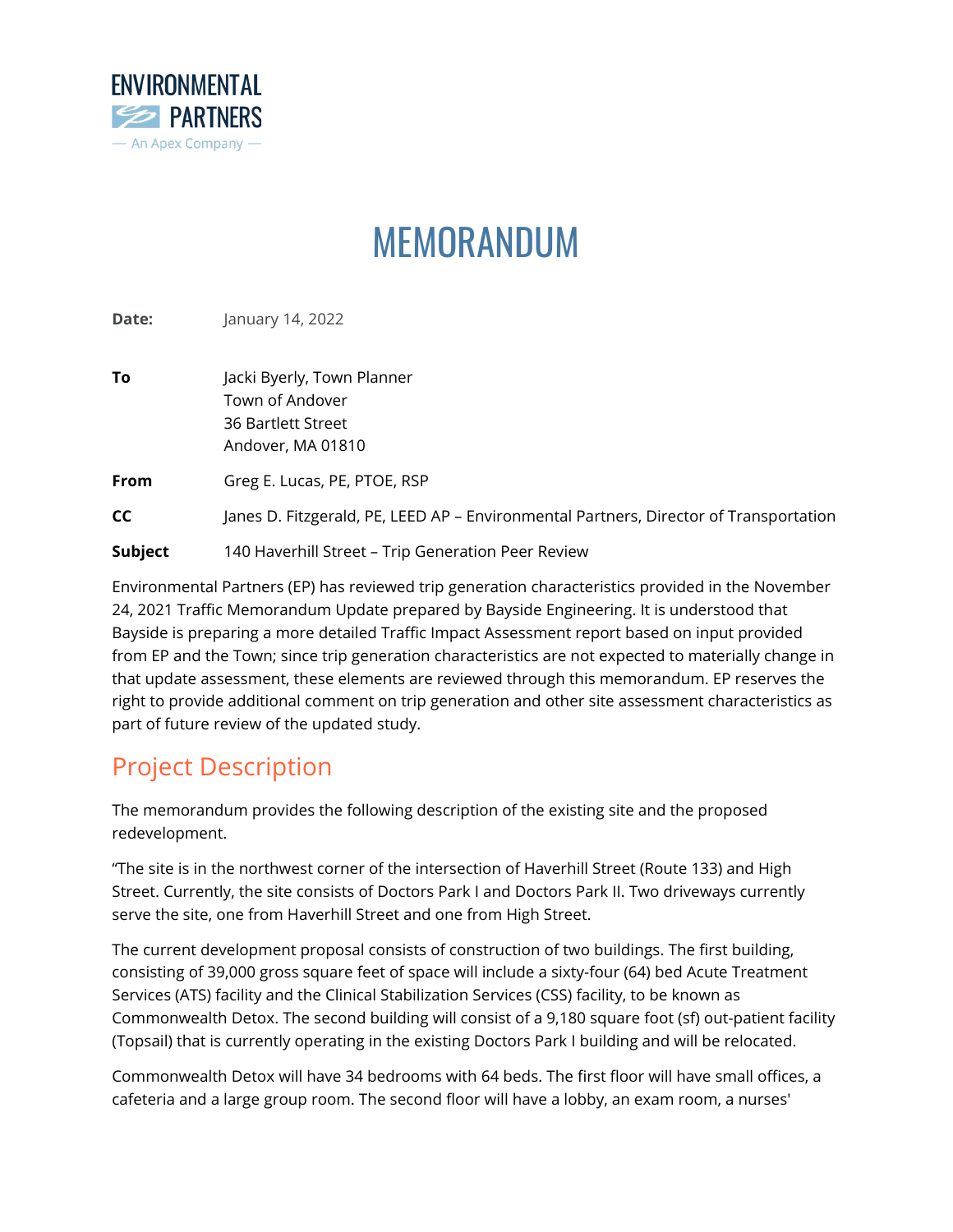station, two (2) bathrooms with showers, a community room, and several sitting areas. The third floor will have several small offices, two (2) medium size group rooms, a nurses' station, an exercise room, and an open lounge area.

Topsail will have an entrance lobby, several small offices, and group meeting rooms on the first floor. The second floor will have clinical staff offices, a conference room and a staff break room. The basement level will have a lunchroom with a small kitchen area, mechanical room, and access to a terrace at the back of the building.

The Commonwealth Detox facility will provide the medical equivalent of withdrawal and detoxification services (in-patient) and the non-medical component of addressing withdrawal on an out-patient basis. Topsail provides clinical addiction recovery services.

The two buildings will replace the existing Doctors Park I building. Access would continue to be provided by way of the driveways to Haverhill Street and High Street."

EP finds the overall project description to be accurate.

## Trip Generation

#### Proposed Commonwealth Detox Facility

Bayside notes that available trip generation data published by the Institute of Transportation Engineers (ITE) does not contain trip generation data for the proposed use. The closest land use code (LUC) is Clinic (LUC 630), which EP agrees is not directly applicable to the proposed facility. The unique nature of the Commonwealth Detox facility requires a focused consideration of employees and site operations to determine expected trip generation. Table 1 of the Bayside memorandum summarizes staff, identifying employee type and responsibility. The memorandum also notes that federal regulations establish the staffing requirements for the facility based on the number of beds in the facility. Bayside utilized these expected staffing numbers along with the expected shift schedule to generate trip generation both on a daily level and in the weekday morning and weekday afternoon peak hour. Table 2 summarizes expected trip generation for the Commonwealth Detox facility, showing 148 daily trips, 25 trips (17 entering, 8 exiting) in the weekday morning peak hour and 20 trips (1 entering, 19 exiting) in the weekday evening peak hour.

EP reviewed expected staffing levels and shift schedule, along with worksheets attached to the memorandum, and offer the following comments:

- **Verification of federally-mandated staffing levels should be provided to verify that proposed staffing levels are in compliance with said standards.**
- **The project description identifies outpatient services; however, stated trip generation does not provide any allowance of patient trips except for five (5) patient admissions and discharges per day. Verify that patient-generated trips have been adequately accounted for.**
- **Kitchen/maintenance staff schedules in the worksheet do not match the description provided in the memorandum. Staff are assumed to arrive for a 7:00 AM start time in the worksheet, but the memorandum states that these staff will follow the 9:00 AM to 5:00 PM schedule of other administrative staff. EP notes that this discrepancy results**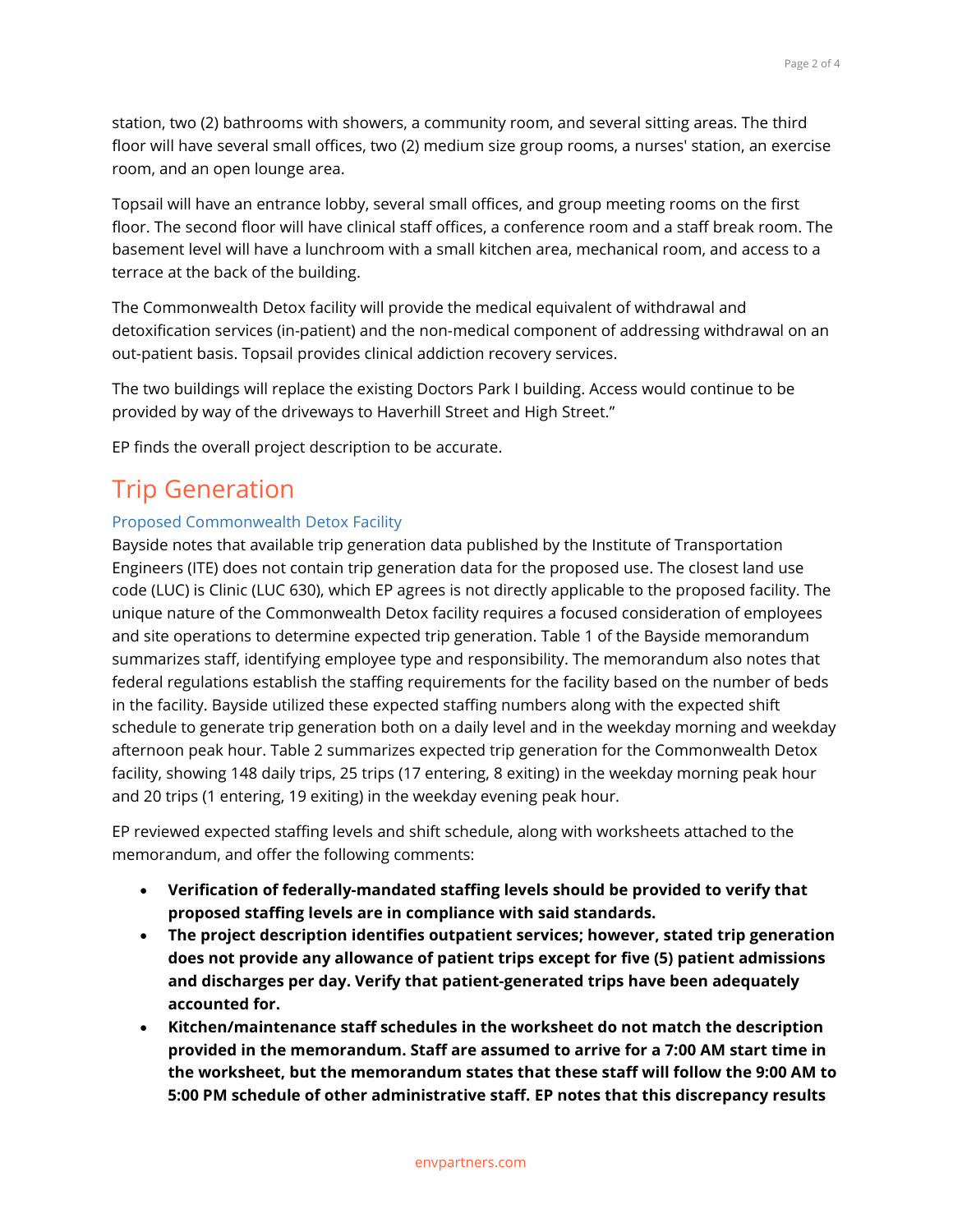**in more trips assigned in the weekday morning peak hour, resulting in a conservative estimation.**

• **The majority of delivery trips are assumed to occur outside the peak hour. To provide a conservative estimate, an assumption of peak hour delivery trips should be made.**

### Proposed Topsail Facility

Similar to the Commonwealth Detox facility, trip generation for the proposed Topsail outpatient facility were determined based on expected number of employees, shift schedules, and expected site operations. Unlike the Commonwealth Detox facility, the Topsail facility is currently in operation in the existing Doctors Park I building, and will be relocated as part of proposed redevelopment of the site. Characteristics of the existing facility operation were utilized to assist in trip generation.

Topsail provides services from 8:45 AM to 3:45 PM daily. While there is potential for other trips to occur within the day, EP agrees with the proposed trip generation methodology which assumes all staff and patient trips arrive prior to the 8:45 AM opening and depart at or immediately following the 3:45 PM closing. Table 4 summarizes expected trip generation for the Topsail facility, showing 80 daily trips, 40 entering trips in the weekday morning peak hour and 0 exiting trips in the weekday evening peak hour. The lack of trips in the evening peak hour is a result of the facility schedule; exiting trips occur prior to the peak hour of adjacent roadway traffic on Haverhill Street.

EP offers the following additional comments:

- **The memorandum describes an evening program which is not identified in the daily trips projected for the facility. While it is understood that this program would not affect peak hour trips, it should be included in the daily trip total.**
- **Clarification should be provided on the peak hours chosen for both the Commonwealth Detox and Topsail facility. The highlighted weekday morning peak hour differs for each facility as shown the supporting worksheets.**

## Conclusion

In total, the proposed facilities are expected to generate 228 daily trips, with 65 trips (57 entering, 8 exiting) in the weekday morning peak hour and 20 trips (1 entering, 19 exiting) in the weekday evening peak hour. (These volumes are correctly summarized in Table 5; text presented in the memorandum conclusion does not correlate to Table 5 data.)

It is understood that the initial traffic memorandum dated June 7, 2021 prepared by Bayside Engineering estimated trips assumed to be generated by the existing Doctors Park I building if fully occupied. This estimation utilized LUC 720 – Medical-Dental Office Building; EP confirms the appropriateness of this selected land use code based on the current usage of the building. This estimation resulted in 896 daily trips, with 66 (51 entering, 15 exiting) in the weekday morning peak hour, and 89 (25 entering, 64 exiting) during the weekday evening peak hour. **EP notes that these trip generation estimates may exceed actual existing use, but represent the theoretical number of trips that can be expected to be generated by a similarly-sized fully occupied medical/dental office building.**